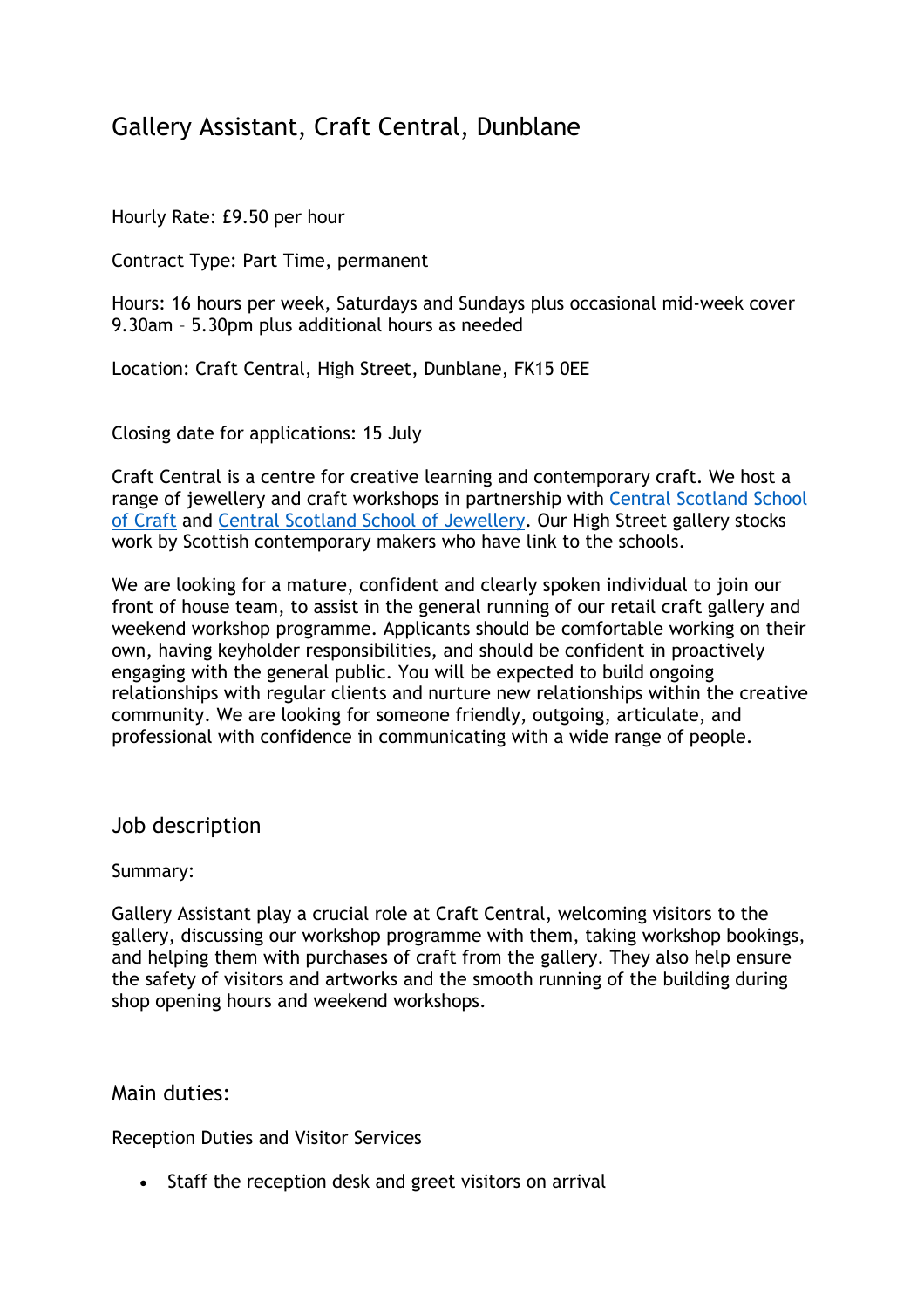- Process sales and take workshop bookings
- Operate gallery routines, including opening and closing duties
- Prepare the studio for weekend workshops
- Assist tutors with welcoming workshop participants and implementing health and safety procedures
- Maintain a tidy and ordered reception area
- Ensure a safe and welcoming atmosphere in the gallery
- Maintain a good understanding of current stock, gallery artists and the workshop programme
- Maintain the safety and integrity of artwork at all times
- Provide visitors with relevant information about current and forthcoming exhibitions, public events, the building and the gallery's purpose.
- In the event of any challenging situations, take appropriate action and report them to management immediately, and provide written incident reports if required.
- Help ensure the safety of all visitors to Craft Central, in accordance with each workshop's risk assessment
- Work at all times in accordance with CC's Health & Safety Policy and equal opportunities policy
- You will be required to undertake any other duties as may reasonably be required

### Person Specification

Detailed below are the types of qualifications, experience, skills and knowledge which are required of the post holder. Selection for interview will be made upon evidence of best-fit with these criteria.

The Essential criteria sections show the minimum essential requirements for the post, therefore if you cannot demonstrate in your application, you meet the essential criteria categorised below, you will not be invited to interview.

The Desirable criteria sections show additional attributes which would enable the applicant to perform the role more effectively with little or no training.

### Essential Criteria

Experience of working in a retail or similar public facing environment Some knowledge of contemporary craft Good IT skills Ability to respond to situations proactively Excellent communication skills Attention to detail Excellent time-keeping skills Ability to handle challenging situations in an appropriate manner